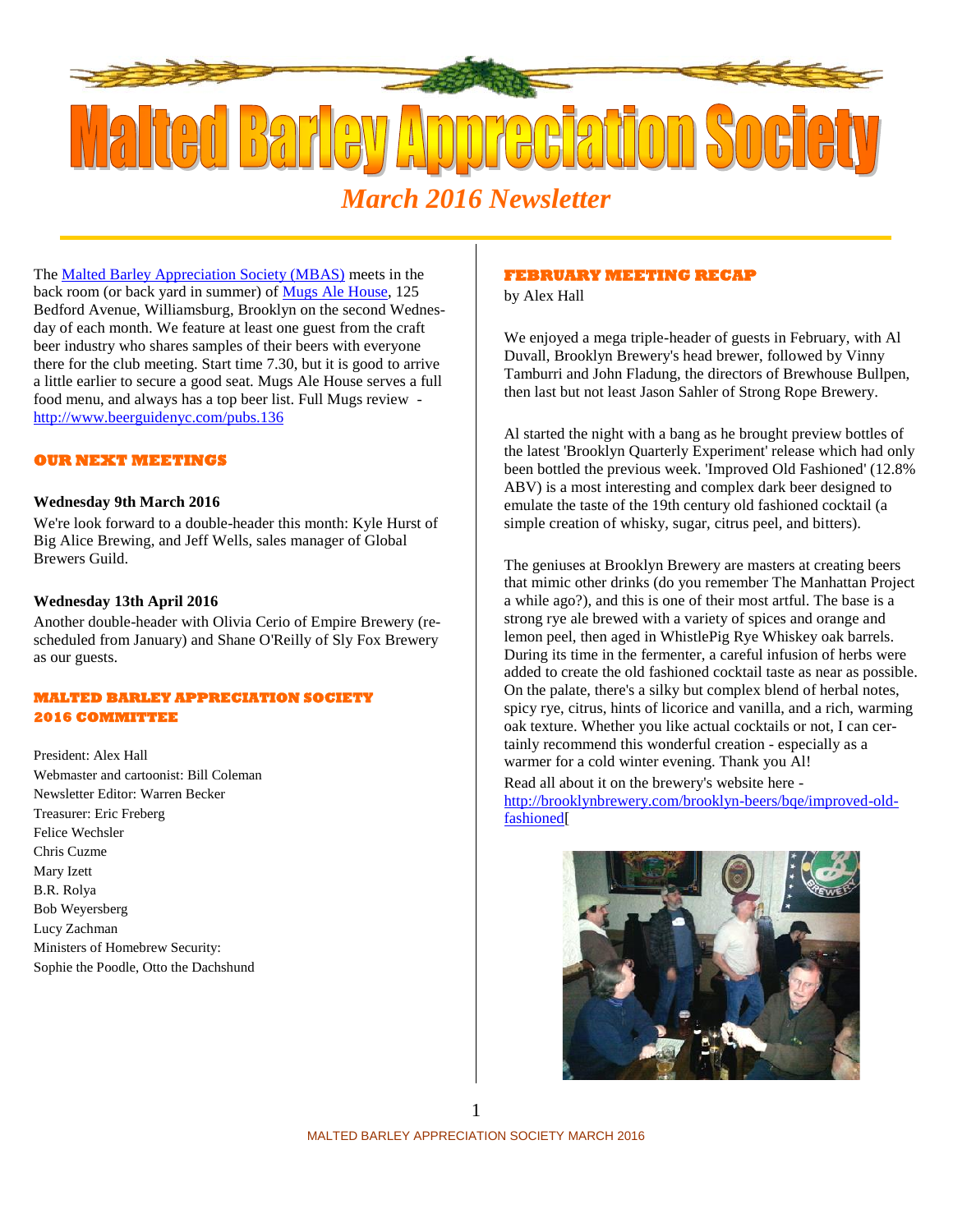Our next guests were Vinny and John of The Brewhouse Bullpen, a New Jersey based craft brewery representation operation designed for smaller breweries who need to keep costs at a minimum. They currently represent Defiant, Newburgh, and (in New Jersey only) Rinn Duin. They brought four different Defiant beers to share with us. Defiant Brewery has seen a major expansion recently, transforming itself from a brewery space with a rudimentary bar to more of a proper brewpub complete with barbecues. Owner-brewer Neill Acer does a grand job.

Muddy Creek Lager (5.6% ABV) was sampled first, this being a chestnut hued, malt forward brew with a pleasant sweetness. This lager is uncomplicated and refreshing. Defiant is based in the town of Pearl River (next to the station, so easy to visit by train), which originally used to be called Muddy Creek. The locals at some point thought Pearl River would be a nicer name, and so it was duly changed. Maybe Defiant, because of being located in Pearl River, should do a collaboration with Oyster Bay Brewery of Long Island?

A one-off collaboration was next, brewed specifically for February's New York Beer Week. 'The Reward Pathway' (7.1%) is officially described as a 'black Belgian rye IPA', though personally (for the sake of the English language) I would substitute 'Cascadian Dark' for 'IPA' - or just describe it as an 'India Black Belgian Rye Ale'. Anyway, this is brewed in collaboration with Chris Sheehan of Gun Hill Brewery located in The Bronx. Very dark, this full-bodied ale is quite roasty on the palate with a fair but not overpowering hoppiness (about 40 IBUs). The hops are Columbus and Cascade.

Taking it up a notch, next we sampled 'Weapons Grade' (9.0% ABV). This is a Double IPA packed with a multitude of juicy, resinous high alpha acid hops (Zeus, Warrior, Cascade, Hallertau, Tomahawk, Centennial, and one other that was not revealed) and lives up to its name as the gang of bitter hops assault your tongue. It often sells out at the brewery before the next batch is ready. IBUs are way up there between 80 and 90.

Vinny and John rounded off their slot by talking about one from the taps, Defiant's winter offering which was described as a Belgian Dubbel in style - although it seemed too pale for being true to style. 'Abominable Snowbeer' (6.0% ABV) was found to be very drinkable, with hints of spices and honey. Cheers to The Brewhouse Bullpen and Defiant Brewery!

http://brewhousebullpen.com/





Up next was Jason Sahler of Brooklyn's Strong Rope Brewery, only two months old at that point. Jason is big on SMASH beers (Single Malt And Single Hop), and brews an ongoing series of such ales under the name 'Falling Squirrel Project'. The name comes from when a squirrel lost its grip up a tree and tumbled to the ground right in front of Jason. Thankfully the creature was alright and scampered away with only damaged street cred (or would that be tree cred?). Anyway, 'Falling Squirrel Project #5' (3.6% ABV) is a very pleasant ale brewed with Vienna malt from Niagara Maltings, and hopped exclusively with the Mount Hood variety. Descibed as a 'Vienna Ale' from the malt, this session beer proves that low alcohol beers can be as tasty as their bigger counterparts. The hops imparted a little earthiness on the palate.

Jason's other offering was 'Catch a Bad One' (5.8% ABV, 67 IBUs). This is an interesting stout brewed entirely with New York ingredients, supporting local and in-state businesses is something that Strong Rope Brewery is big on. I found the beer to be quite herbal for a stout, very pleasant and an interesting mouthfeel with underlying roastiness.

Strong Rope's taproom is open to the public Thursday through Sunday, and now features live music on Thursday nights. Jason mentioned he had brewed 26 times since starting up, all but one beer being unique. Check out their beer guide entry here http://beerguidenyc.com/pubs.334. Incidentally, the brewery is one of the stops on our club's Boerum Hill crawl on Saturday 12th March (postponed from 7th February), full details are elsewhere in this newsletter and on the club website. Many thanks Jason!



MALTED BARLEY APPRECIATION SOCIETY MARCH 2016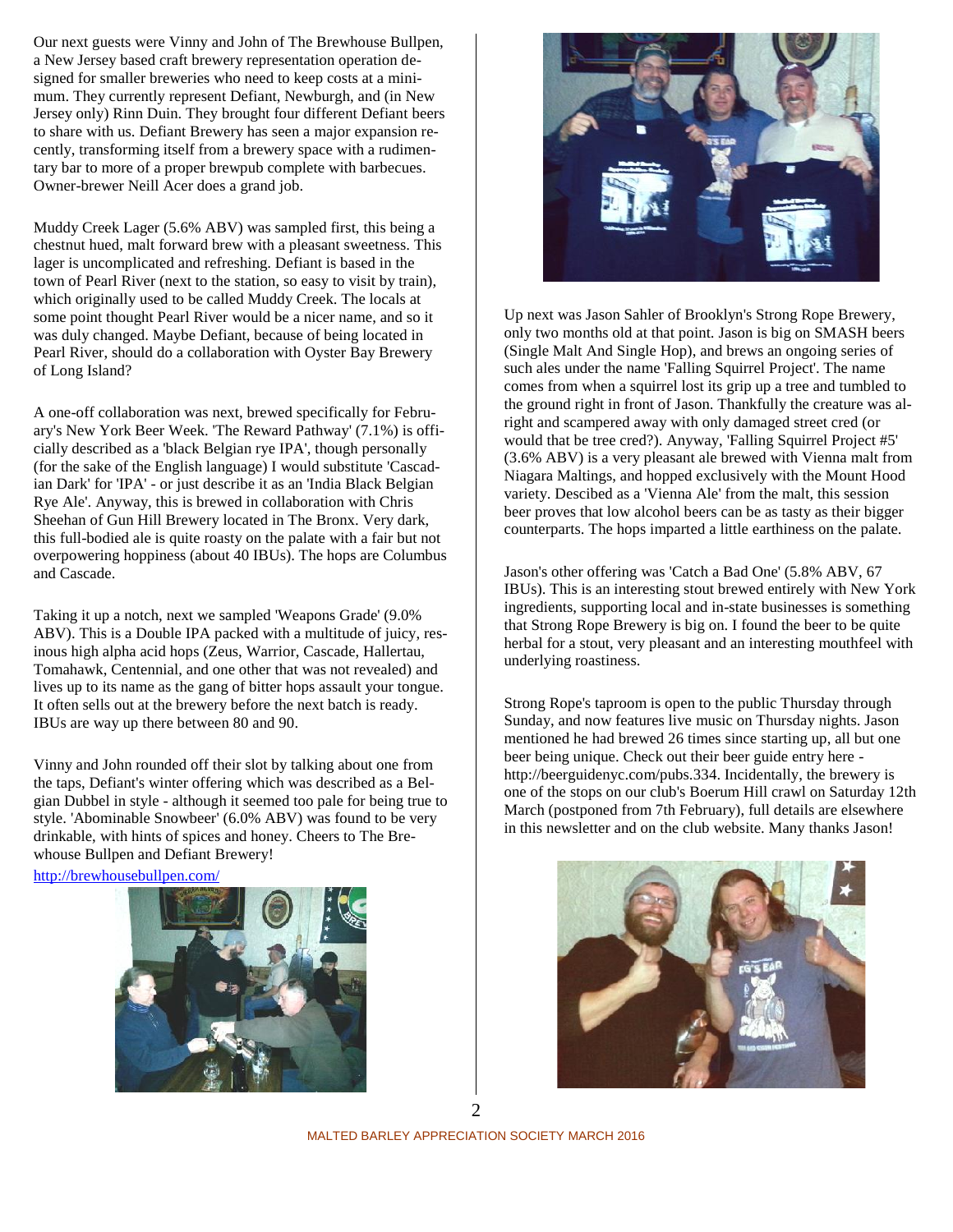# **LOCAL BEER NEWS**



Only selected items will be listed here, for beer bar and brewery news check out http://www.beerguidenyc.com/news.php - and also http://www.gotham-imbiber.com.

Brouwerij Lane in Greenpoint has a new manager, Kim Mercado formerly of Torst. Congratulations Kim!

When visiting Alewife in Long Island City, you may have noticed a beer store popped up on the same block a few months ago, Beer Closet. In the last few weeks this has been transformed to a hybrid bar-store with a very decent selection of over 200 craft bottles and cans. See http://beerguidenyc.com/pubs.341

In Manhattan, the second Milk and Hops location is now open in Chelsea. I found it very impressive, as is the original spot on Broadway. See http://beerguidenyc.com/pubs.339

Also in Manhattan, Bottle and Bine has opened with an emphasis equally on fine wine and great craft beer. See http://beerguidenyc.com/pubs.340

There's apparently a new brewing operation in Long Island City, 'ICONYC', though beer is elusive and there has been no outreach that I'm aware of to the craft beer community so far. Another one in the works seems to be a shared brewing and distilling operation in the sprawling and gritty Industry City manufacturing complex by the South Brooklyn Marine Terminal. The names Wartega Brewing and Lineup Brewing have been quoted, though little is known at present. We wish both new startups much success.

A new craft beer bar has popped up in the former beer desert of north-east Bed-Stuy. The Wilky -

http://beerguidenyc.com/pubs.338 - has 18 rotating taps, all but a couple being craft offerings. Take the J / Z train to either Kosciuszko Street or Gates Avenue.

We hope everyone had a great Beer Week last month, many

thanks to the New York City Brewers Guild - and everyone involved putting their time and effort into it - for putting on so many fantastic events. The cask festival and awards ceremony, pictured below, was outstanding.



Firkin delightful!



organiser Patrick Donagher presenting the awards.

# **FUN ANAGRAMS**

by He All Lax

These are all names of NYC craft beer destinations, 1-10 are located in Manhattan; 11-20 are located in Brooklyn. All are listed (at the time of writing) on http://beerguidenyc.com/ - where there is more than one similarly named branch the generic name is used without the specific location. Note that 'The' has been omitted where relevant, for instance a bar called 'The Angry Hairpiece' would have an anagram comprising of the letters of just 'Angry Hairpiece'. Answers are at the end of this newsletter.

Brought to you by the PREDOMINATELY STEREOTYPICAL ABACI.

1. AH, NO NEW FILIBUSTERING 2. RARE TRACTOR NEDS BAR FLAPS 3. NEARSIGHTED BLUE OIL 4. BAY PORN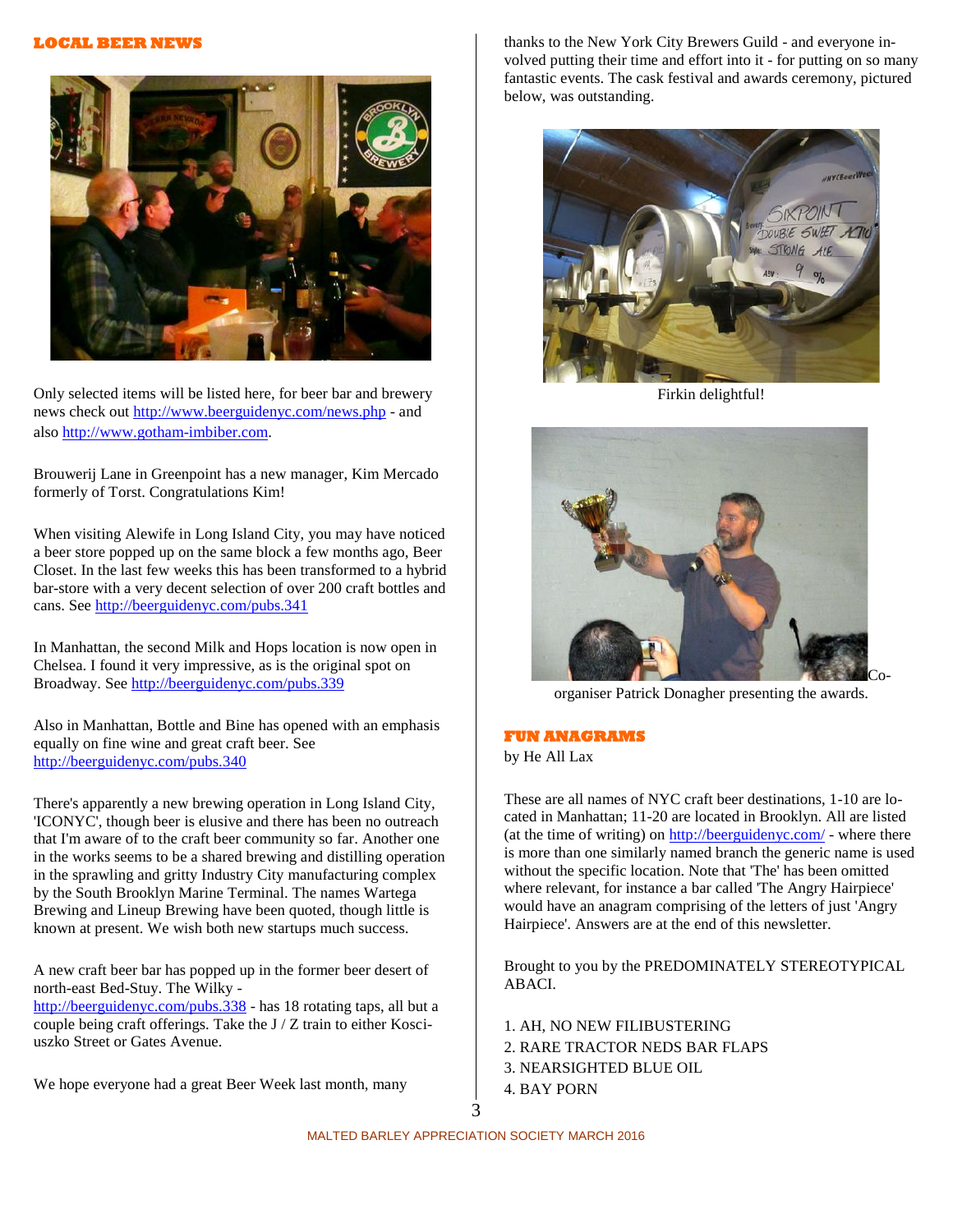5. BLOATED BET INN 6. BEND STRAWBERRIES GLOW 7. SUET DICTATORSHIP 8. SCARLET PUB 9. HI EBAY TORTURE 10. BURTON SAND 11. IDOLISES MORONS 12. OH, POSTPONES BEER 13. NARROW JUBILEE 14. LONGEST CRAP 15. UH, GASEOUS ELM 16. HERRINGS BE WET 17. XENOPHOBIC PORKS 18. BEERY REPORTS WRONG 19. RUSH NAZI PEST 20. TRUMP GRIPE, BANSHEE SOBS

# **EAST VILLAGE CRAWL AND ROOTS-FOLK NIGHT REVIEW**

by Alex Hall

Monday 15th February saw a mini club crawl of four East Village beer destinations, culminating in a rare (in the US) opportunity to see English roots-folk duo Naomi Bedford and Paul Simmonds play a live acoustic set at Augurs Well (I arranged the gig, and arranged the crawl around it). Unfortunately, freezing temperatures and snow wasn't ideal - but a few hardy souls came out and had a good time.

We started at Jimmy's No.43, where I kicked it off with a glass of the superb Allagash Tripel, followed by a delicious Cascadian Dark Ale (or Black IPA if you must!) called 'Midnight Showers' from Brooklyn's Other Half Brewery. An opportunity to snack there to line stomachs was sensibly taken up.

The next stop was the fairly new Lions Beer Store, just round the corner. Choosing from the vast selection here can take some time, and I settled for a Straffe Hendrik Tripel followed by a Kasteel Donker. The place is more of a bar but doubles as a store, one of the new breed of hybrid places serving both on- and off-trade.

Then we braved the elements to visit Proletariat, one of two top beer destinations on St. Marks Place between 1st Avenue and Avenue A - the other being Augurs Well over the road and a few doors down. The crawl was running a bit late by this point (largely because Lions offers 2 for 1 in happy hour before 7pm), so it was only a fleeting visit in order to get to Augurs Well in time to secure a good spot to enjoy the music. My notes sort of dried up at this point, but I believe I had a Sixpoint 'Brownstone Renovation', an Imperial Brown weighing in at 9.4%.

Over the road, Naomi and Paul started on time at about 7.30. The beer list there is always top notch, and it was heaven listening to them while imbibing some top quality brews. The blackboard is

depicted below, as are the musicians with Naomi in full songbird mode.



Naomi has three albums out - see http://naomibedford.com/ while Paul is also a member of veteran English rock band The Men They Couldn't Hang.

Huge thanks to the folks at Augurs Well for letting me twist their arms as such to put on the duo, and many thanks to everyone who braved the elements on a freezing winter Monday.



## **TEN YEARS AGO REMEMBERED**

Tony Forder and Jack Babin of Ale Street News hosted 'The Ultimate Belgian Tasting' event at the Chelsea Art Museum on 24th March 2006. The late great Michael Jackson was in attendance, who is quoted in the brewspaper as saying "[New York] has finally become a good beer town". I wish he could see NYC now!

The original Chelsea Brewery on Pier 59 had just brewed their 10th anniversary special, a Belgian-style single.

Captain Lawrence, then in Pleasantville, had just announce the release of St. Vincent's Dubbel.

Your president (both now and in 2006) was in the midst of arrang-